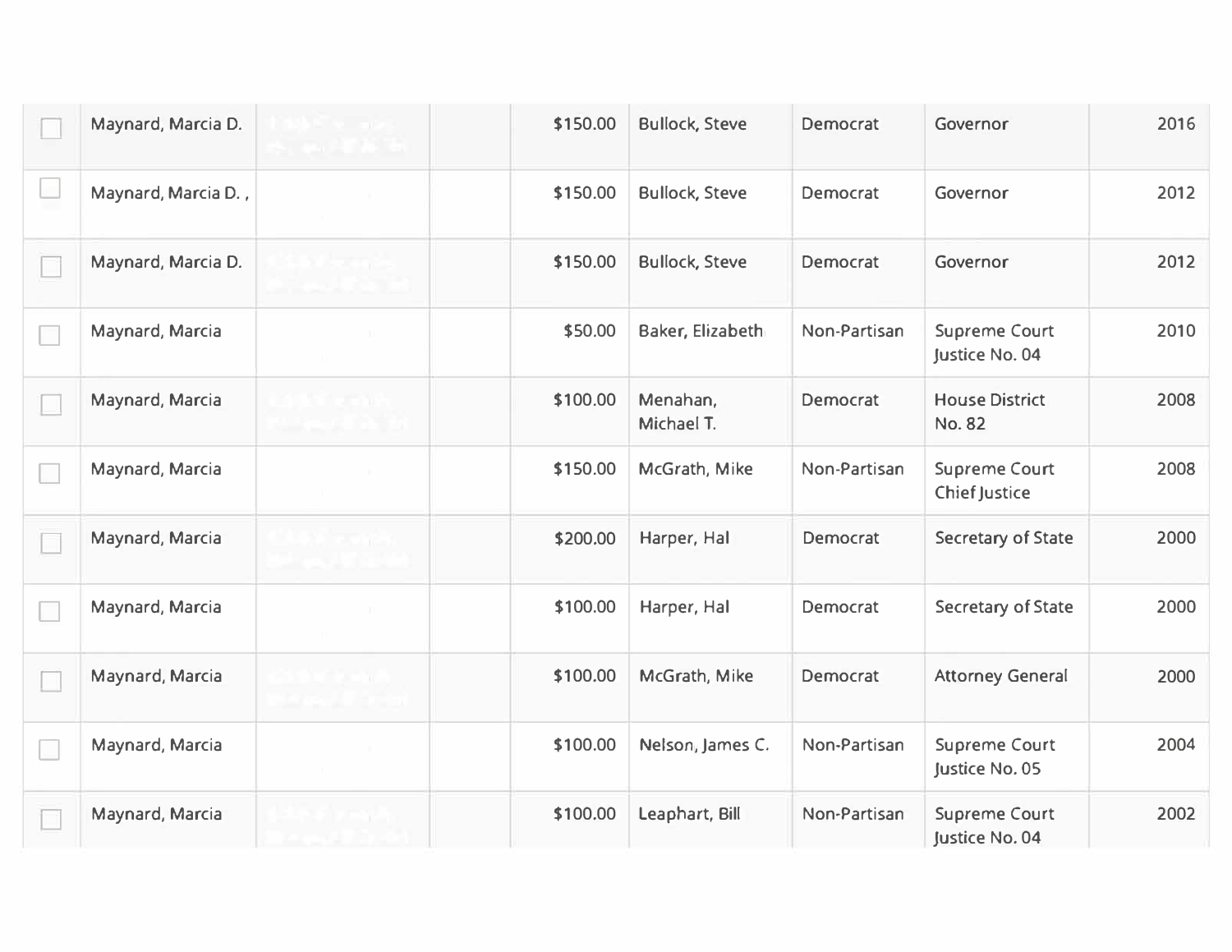| Davenport, Marcia | \$100.00 | <b>Bullock, Steve</b> | Democrat     | <b>Attorney General</b>                | 2008 |
|-------------------|----------|-----------------------|--------------|----------------------------------------|------|
| Davenport, Marcia | \$50.00  | <b>Bullock, Steve</b> | Democrat     | <b>Attorney General</b>                | 2008 |
| Davenport, Marcia | \$100.00 | Morris, Brian M.      | Non-Partisan | <b>Supreme Court</b><br>Justice No. 06 | 2004 |
| Davenport, Marcia | \$100.00 | McGrath, Mike         | Democrat     | <b>Attorney General</b>                | 2004 |
| Davenport, Marcia | \$100.00 | Tweeten, Chris<br>D.  | Non-Partisan | <b>Supreme Court</b><br>Justice No. 03 | 2000 |
| Davenport, Marcia | \$100.00 | Harper, Hal           | Democrat     | Secretary of State                     | 2000 |
| Davenport, Marcia | \$50.00  | Gray, Karla M.        | Non-Partisan | <b>Supreme Court</b><br>Chief Justice  | 2000 |
| Davenport, Marcia | \$87.50  | O'Keefe, Mark         | Democrat     | Governor                               | 2000 |
| Davenport, Marcia | \$50.00  | Gray, Karla M.        | Non-Partisan | <b>Supreme Court</b><br>Chief Justice  | 2000 |
| Davenport, Marcia | \$37.50  | O'Keefe, Mark         | Democrat     | Governor                               | 2000 |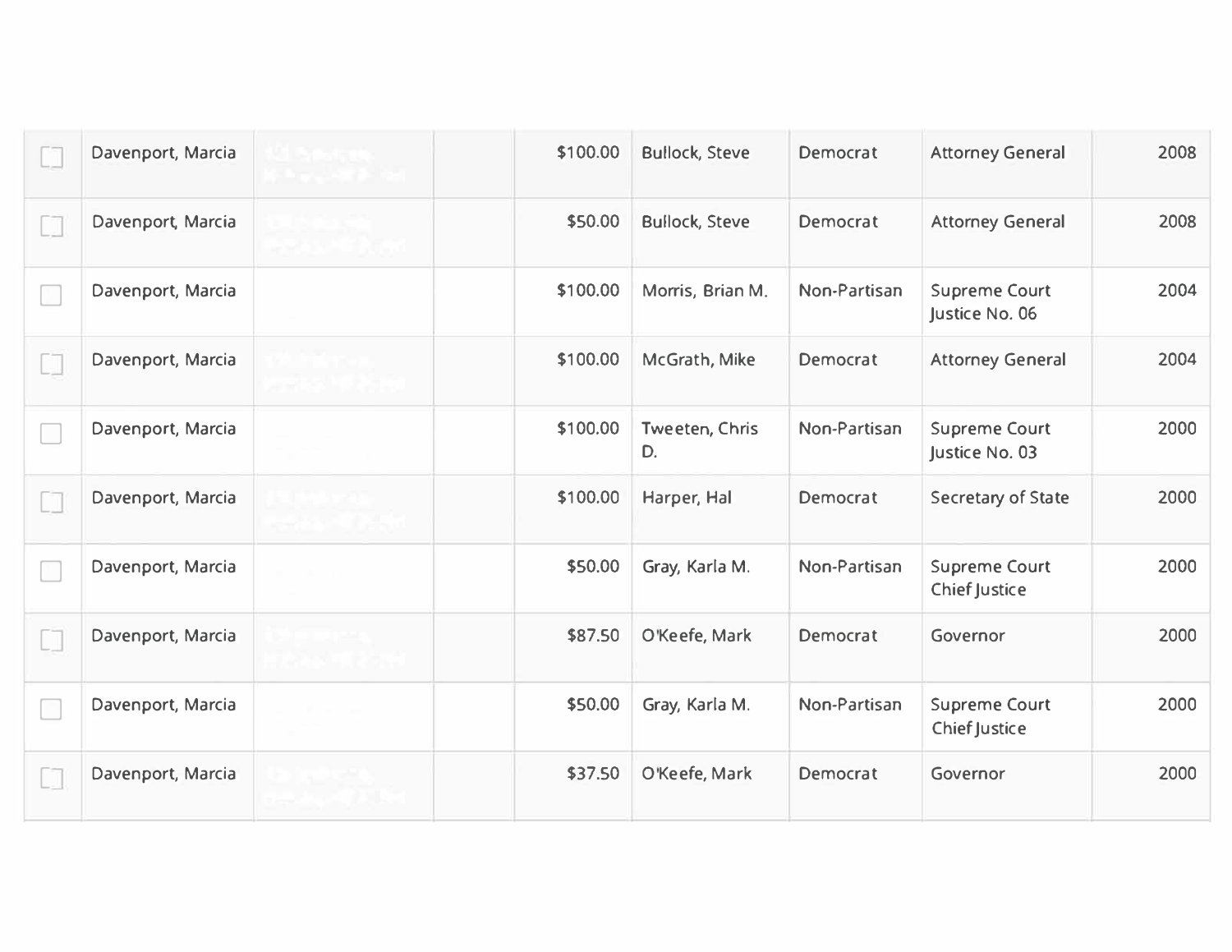| Davenport, Marcia | \$150.00 | Rice, James A           | Non-Partisan | <b>Supreme Court</b><br>Justice No. 01     | 2014 |
|-------------------|----------|-------------------------|--------------|--------------------------------------------|------|
| Davenport, Marcia | \$150.00 | <b>Wheat, Michael</b>   | Non-Partisan | <b>Supreme Court</b><br>Justice No. 02     | 2014 |
| Davenport, Marcia | \$100.00 | Feaver, Ellen           | Non-Partisan | <b>School Trustee</b>                      | 2012 |
| Davenport Marcia  | \$100.00 | Laslovich, Jesse<br>A.  | Democrat     | <b>Attorney General</b>                    | 2012 |
| Davenport, Marcia | \$310.00 | Best, Elizabeth         | Non-Partisan | <b>Supreme Court</b><br>Justice No. 05     | 2012 |
| Davenport, Marcia | \$160.00 | Reynolds, James<br>P.   | Non-Partisan | District Judge,<br>District 01 Dept.<br>04 | 2010 |
| Davenport, Marcia | \$200.00 | Laslovich, Jesse<br>Α.  | Democrat     | <b>Attorney General</b>                    | 2012 |
| Davenport, Marcia | \$50.00  | <b>Baker, Elizabeth</b> | Non-Partisan | <b>Supreme Court</b><br>Justice No. 04     | 2010 |
| Davenport, Marcia | \$100.00 | <b>Bullock, Steve</b>   | Democrat     | <b>Attorney General</b>                    | 2008 |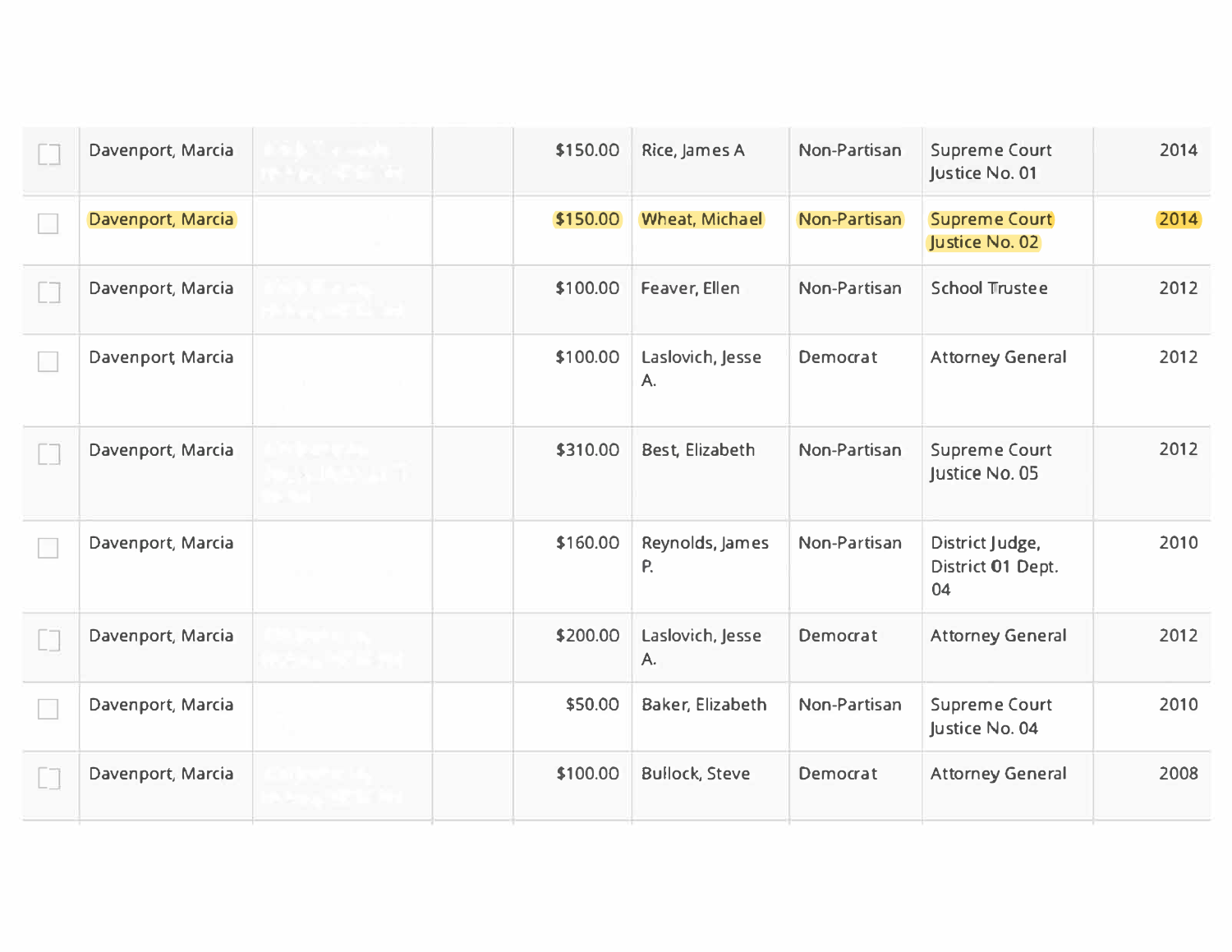| Davenport, Marcia   | \$100.00 | Laslovich, Jesse      | Democrat     | <b>State Auditor</b>                         | 2016 |
|---------------------|----------|-----------------------|--------------|----------------------------------------------|------|
| Davenport, Marcia   | \$100.00 | <b>Bullock, Steve</b> | Democrat     | Governor                                     | 2016 |
| Davenport, Marcia   | \$100.00 | Cooney, DeeAnn        | Non-Partisan | District Judge,<br>District 01 Dept.<br>02   | 2016 |
| Davenport, Marcia   | \$50.00  | Sparks, Angie         | Democrat     | <b>Clerk of District</b><br>Court            | 2016 |
| Davenport, Marcia   | \$150.00 | McGrath, Mike         | Non-Partisan | <b>Supreme Court</b><br><b>Chief Justice</b> | 2016 |
| Davenport, Marcia n | \$50.00  | Sandefur, Dirk M      | Non-Partisan | <b>Supreme Court</b><br>Justice No. 03       | 2016 |
| Davenport, Marcia   | \$150.00 | La slovich, Jesse     | Democrat     | <b>State Auditor</b>                         | 2016 |
| Davenport, Marcia   | \$150.00 | Sandefur, Dirk M      | Non-Partisan | <b>Supreme Court</b><br>Justice No. 03       | 2016 |